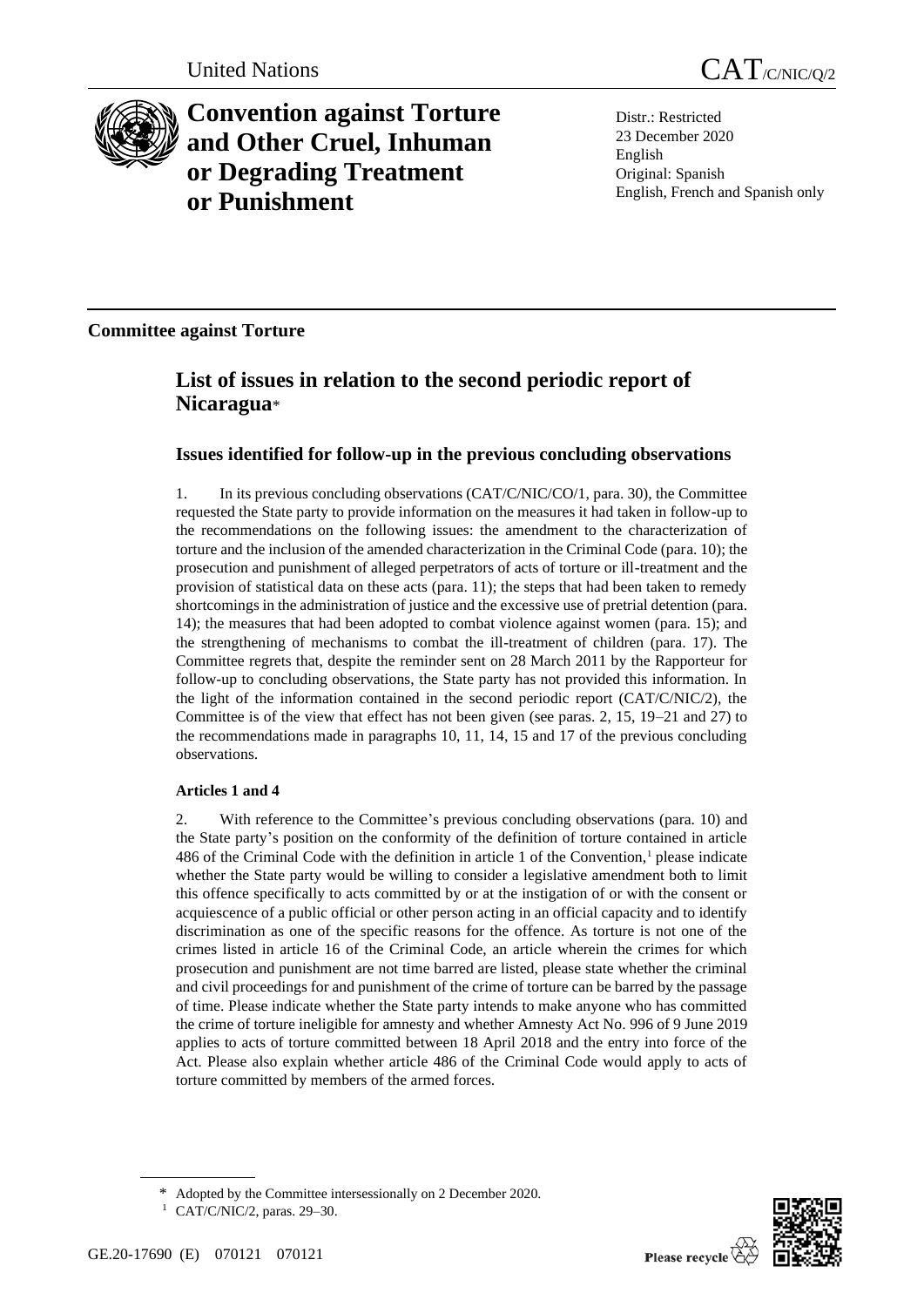#### **Article 2**<sup>2</sup>

3. In view of the mass arrests that were made against the backdrop of the antigovernment protests that began in April 2018<sup>3</sup> and the cases, documented by the Office of the United Nations High Commissioner for Human Rights (OHCHR),<sup>4</sup> in which the police failed to inform the persons they arrested of the reason for the arrest<sup>5</sup> or of their rights,<sup>6</sup> avoided notifying the families of the arrested person, $7$  denied arrested persons access to a lawyer of their choice<sup>8</sup> and held them for weeks without bringing them before a judge,<sup>9</sup> please provide information on the police oversight and accountability measures that have been taken since 2018. Please include information on any instances of disciplinary action that has been taken to ensure that all persons deprived of their liberty enjoy, from the outset of detention, all fundamental safeguards, $10$  in particular with regard to their rights: (a) to be informed of their rights and the reasons for the arrest; (b) to receive competent legal assistance from a public defender or other lawyer of their choosing;<sup>11</sup> (c) to have a person of their choosing be notified of the detention (and the manner of and deadline for this notification); (d) to be brought before a judge within the 48-hour period established by the Constitution; and (e) to request and receive a medical examination from independent medical personnel, in accordance with the principles of confidentiality and privacy, on arrival at a police station or detention centre, and to have access, on request, to an independent doctor or a doctor of their choice. Please also indicate how many applications for writs of habeas corpus have been lodged since April 2018, what the outcome of these applications was and whether sanctions were handed down in cases where fundamental legal guarantees were not observed.<sup>12</sup> In the light of allegations that people are subjected to torture and ill-treatment when they are arrested and in their first few days in detention,<sup>13</sup> please also indicate whether the State party has installed or is considering installing video surveillance systems in places of detention.

4. In connection with paragraphs 163 to 180 of the periodic report, on the different records kept in respect of detained persons, please state: (a) whether relatives of detained persons or the persons' legal representatives have access to these records; and (b) whether the State party has plans to replace the various police logs and registers with an integrated and standardized system of custody records that contains all the information set out in the previous concluding observations (para. 20), in particular the name of the arresting officer, the date and time on which the Public Prosecution Service, the detainees' families and defending counsel were notified of their arrest, the date and time on which they were

<sup>&</sup>lt;sup>2</sup> The issues raised under article 2 could also touch on issues raised under other articles of the Convention, including article 16. As stated in paragraph 3 of the Committee's general comment No. 2 (2007) on the implementation of article 2 by States parties, the obligation to prevent torture in article 2 is wide-ranging. The obligations to prevent torture and other cruel, inhuman or degrading treatment or punishment under article 16 (1) are indivisible, interdependent and interrelated. The obligation to prevent ill-treatment in practice overlaps with and is largely congruent with the obligation to prevent torture. In practice, the definitional threshold between ill-treatment and torture is often not clear. See also section V of the same general comment.

<sup>3</sup> A/HRC/42/18, para. 22.

<sup>4</sup> Ibid., paras. 24–25, and OHCHR, "Human rights violations and abuses in the context of protests in Nicaragua, 18 April–18 August 2018", paras. 72–78.

<sup>5</sup> A/HRC/42/18, para. 24.

<sup>6</sup> OHCHR, "Human rights violations and abuses in the context of protests in Nicaragua, 18 April–18 August 2018", para. 74.

<sup>7</sup> A/HRC/42/18, para. 24, and OHCHR, "Human rights violations and abuses in the context of protests in Nicaragua, 18 April–18 August 2018", paras. 74 and 77.

<sup>8</sup> A/HRC/42/18, para. 25, and OHCHR, "Human rights violations and abuses in the context of protests in Nicaragua, 18 April–18 August 2018", para. 74.

<sup>&</sup>lt;sup>9</sup> A/HRC/42/18, para. 25, and OHCHR, "Human rights violations and abuses in the context of protests in Nicaragua, 18 April–18 August 2018", paras. 72–78.

<sup>10</sup> A/HRC/42/16/Add.1, section II, and A/HRC/42/16, paras. 125.37–125.59.

<sup>&</sup>lt;sup>11</sup> OHCHR, "Human rights violations and abuses in the context of protests in Nicaragua, 18 April–18 August 2018", paras. 85–86.

<sup>12</sup> A/HRC/42/18, para. 26.

<sup>&</sup>lt;sup>13</sup> OHCHR, "Human rights violations and abuses in the context of protests in Nicaragua, 18 April–18 August 2018", para. 74.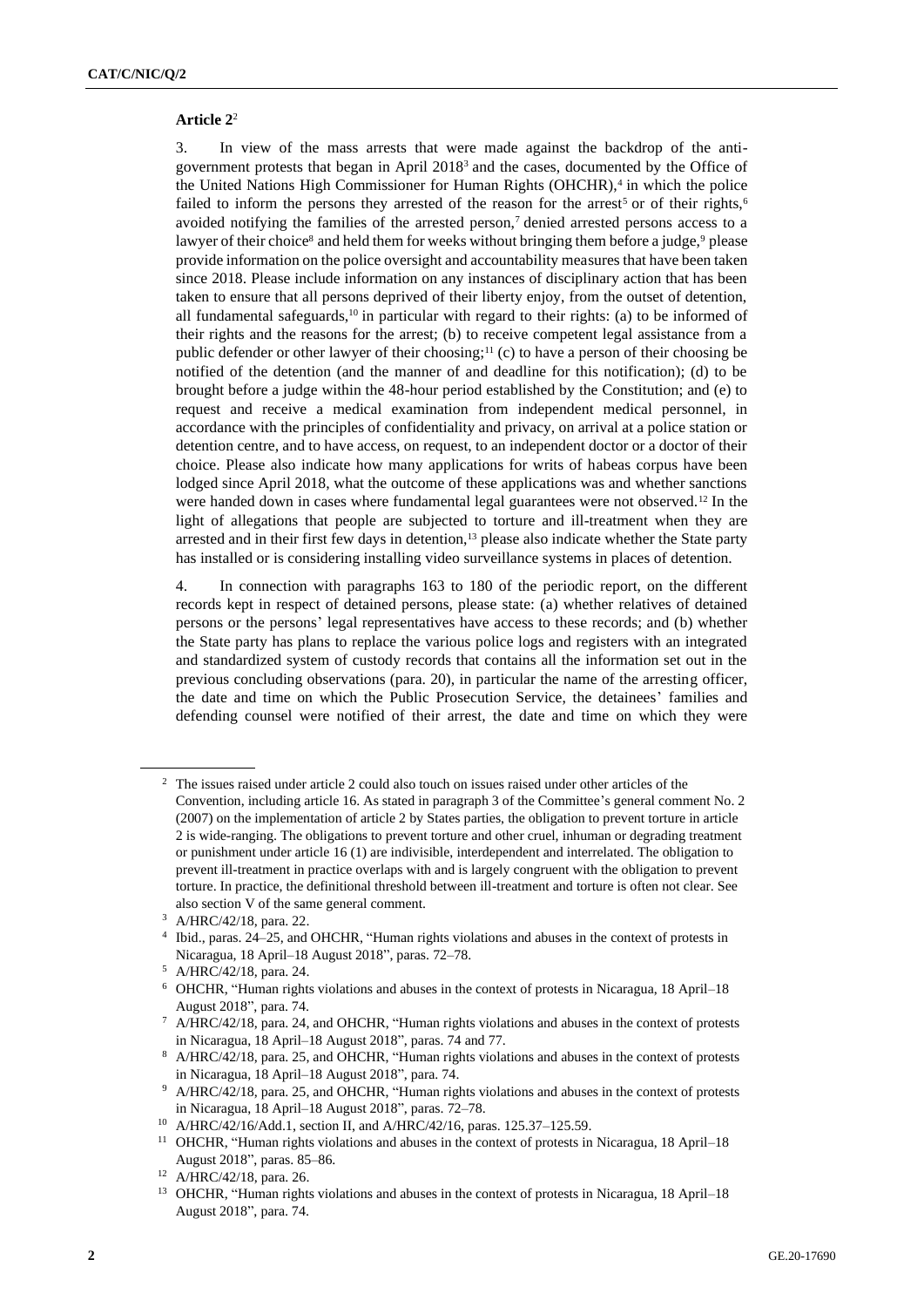physically brought before a judge and the date and time on which they left the police station, and the authority into whose charge they were handed.

5. In view of the designation of the Office of the Human Rights Ombudsman as the national mechanism for the prevention of torture and the decision of the Subcommittee on Accreditation of the Global Alliance of National Human Rights Institutions to downgrade the status of the Office from A to B, please indicate what measures have been taken or are planned to act on the recommendations made by the Global Alliance and to ensure that the Office is sufficiently independent to fulfil its mandate, $14$  including as the national mechanism for the prevention of torture, in accordance with the Optional Protocol to the Convention. Please also indicate whether the State party is considering seeking the advice of the Subcommittee on Prevention of Torture and Other Cruel, Inhuman or Degrading Treatment or Punishment and other relevant human rights organizations to address the problems that led to the status downgrade.<sup>15</sup> With regard to paragraphs 45 and 46 of the periodic report, please note whether the 1,409 complaints received by the Office between 2005 and 2018, which concerned violations of detainees' right to integrity of the person committed by the police, and the 93 complaints of violations of that right by prison officials were referred to and investigated by the Public Prosecution Service. Please also indicate what the remaining 10,782 complaints against police and prison officers were about. In addition, please provide additional statistical data on the complaints received by the Office since 2018. The data should be broken down by year, the complainant's sex, age group (minor/adult) and ethnic origin and the agency of which the accused person is a member, and there should be an indication of whether the complaints were referred to and investigated by the Public Prosecution Service and, if so, what the outcome was.

6. With regard to paragraph 60 of the periodic report, please indicate whether there is a plan to follow up on the recommendations made by international and regional human rights organizations that visited the country in 2018, such as OHCHR,  $^{16}$  the Inter-American Commission on Human Rights and both the Commission's Special Monitoring Mechanism for Nicaragua and its Interdisciplinary Group of Independent Experts for Nicaragua. Please explain why the State party has not allowed OHCHR, the Commission and the Commission's Special Monitoring Mechanism access to the country since 2019 and whether it would consider allowing such access again, in particular to places of deprivation of liberty.<sup>17</sup> Please also indicate whether it would consider granting requests for visits to such places made by non-governmental human rights organizations.

#### **Article 3**

7. Please indicate whether the State party, in accordance with article 3 of the Convention, would consider making a legislative amendment to explicitly include the principle of nonrefoulement in laws on extradition, expulsion, deportation and applications for asylum.<sup>18</sup> Please clarify whether the authorities responsible for decisions in this regard are required to consider in each case the personal and foreseeable risk that the person concerned faces of being subjected to torture in the country of destination. If so, please explain how compliance with this requirement is ensured in practice and on the basis of which criteria compliance is determined. Please also state whether it is possible to appeal an extradition, expulsion or deportation decision and, if so, indicate with which authority appeals are lodged, which procedure is applicable and whether the effect of appeals and applications for asylum is to suspend expulsion, deportation and extradition decisions.<sup>19</sup> In addition, please indicate whether persons awaiting expulsion, deportation or extradition are informed of their right to seek asylum or lodge an appeal (or both). Please also indicate how asylum seekers are

<sup>&</sup>lt;sup>14</sup> A/HRC/42/16/Add.1, section II, and A/HRC/42/16, paras. 125.37-125.38 and 125.40-125.41. See also A/HRC/42/18, paras. 38 and 66 (a) and (b), and CMW/C/NIC/CO/1, para. 40 (c).

<sup>15</sup> A/HRC/42/18, para. 66 (b).

<sup>16</sup> A/HRC/42/16/Add.1, section II, and A/HRC/42/16, para. 125.9.

 $17$  A/HRC/42/18, para. 67 (a) and (b).

<sup>18</sup> CAT/C/NIC/1, paras. 96–112.

<sup>19</sup> CMW/C/NIC/CO/1, para. 42.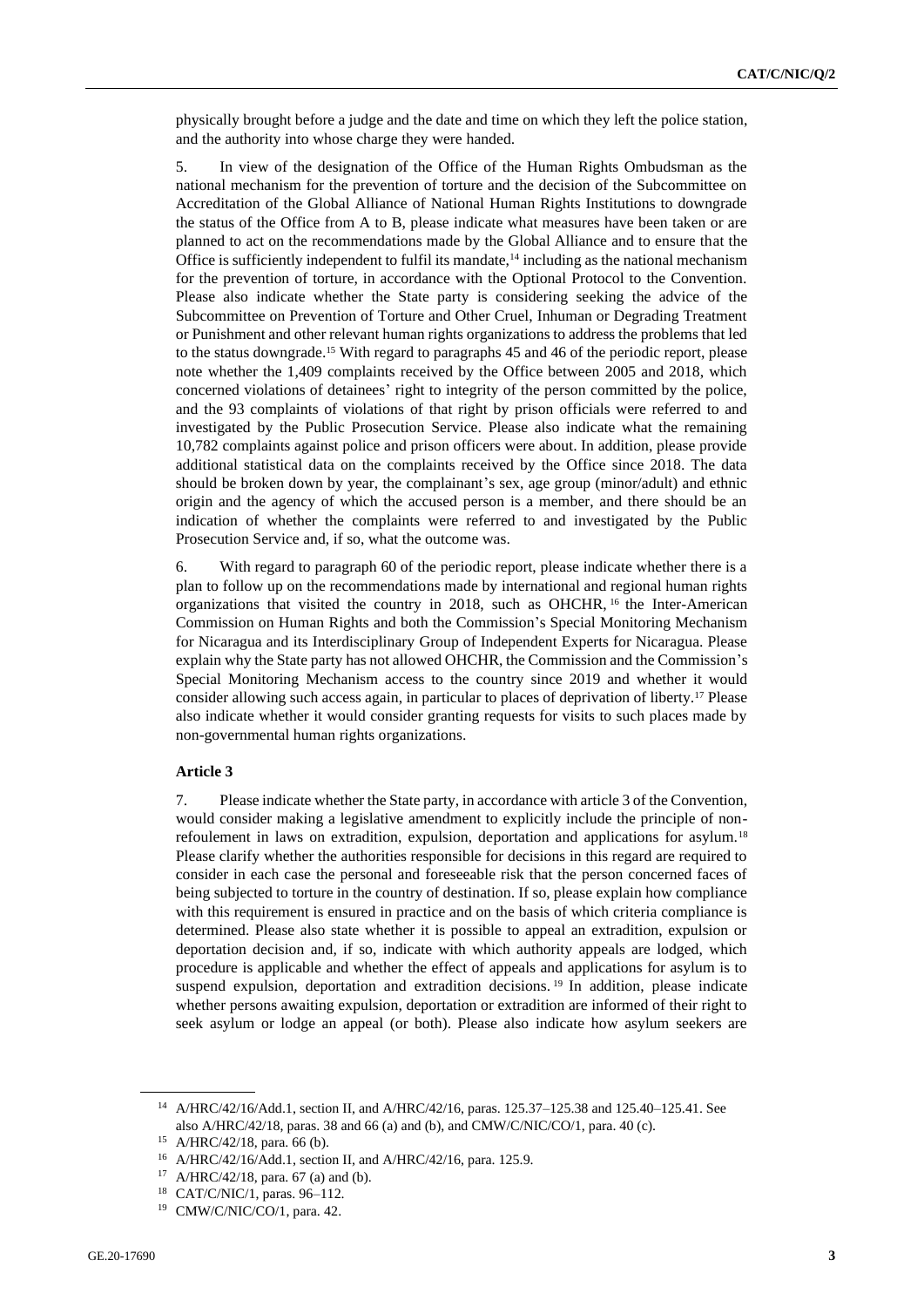guaranteed access to legal aid and interpretation services throughout the asylum procedure and whether these services are provided free of charge by an independent provider.

8. Please provide information on existing mechanisms or protocols for the identification and immediate referral of vulnerable asylum seekers, including victims of torture, trafficking in persons <sup>20</sup> and/or gender-based violence, and whether these mechanisms involve an independent medical examination. Please also indicate what steps have been taken to ensure that unaccompanied or separated minors<sup>21</sup> and victims of torture or trauma who are seeking asylum are treated in a manner consistent with their specific needs.

9. Please provide detailed statistical information for the past five years, broken down by the sex, country of origin or nationality and age group (minor/adult) of the victim, on: (a) the number of applications for asylum; (b) the number of applications for asylum or other forms of humanitarian protection that were accepted, including the number of applications that were accepted because the applicant had been tortured or ran the risk of being tortured if he or she was returned; (c) the number of persons who were deported, extradited or expelled (including the reasons for thus proceeding and a list of the countries of destination); and (d) the number of appeals of expulsion, deportation or extradition decisions that were lodged because the applicants were at risk of torture or ill-treatment in their countries of origin, and the results of those appeals.

10. Please indicate the number of refoulements, extraditions and expulsions that the State party, after receiving diplomatic assurances or the equivalent thereof, has carried out over the past five years, as well as the number of cases in which the State party has provided such assurances or guarantees. Please describe what, at a minimum, these assurances or guarantees, whether given or received, must involve and what arrangements are made for subsequent monitoring in these cases.

#### **Articles 5 to 9**

11. Please indicate whether the State party has for any reason refused another State's request for the extradition of an individual suspected of having committed acts of torture and whether it has initiated prosecution proceedings against this individual as a result. If so, please provide information on the outcome of the proceedings. Please also indicate whether torture and the related offences mentioned in article 4 of the Convention are covered in extradition treaties concluded with other States parties. In addition, please state what mutual legal and judicial assistance treaties or agreements the State party has entered into and whether, in application of these treaties or agreements, evidence related to prosecutions for torture and ill-treatment has actually been shared. Please provide examples.

#### **Article 10**

12. With reference to the previous concluding observations (para. 23) and paragraphs 214 to 225 of the periodic report, please provide further details on the training programmes for police officers, members of the armed forces, prison officials and immigration and border personnel that address or include: (a) the provisions of the Convention, with particular emphasis on the idea that there is zero tolerance for acts of torture or ill-treatment, that such acts will be investigated and that offenders will be prosecuted; (b) specific instruction on gender issues and the treatment of minors and members of other groups in situations of vulnerability, as recommended by the Committee in its previous concluding observations (paras. 22 and 24); (c) the principle of non-refoulement and the practices that make it possible to identify asylum seekers who may be victims of torture, gender-based violence or trafficking in persons; and (d) the principles of precaution, proportionality and necessity that govern the use of force, and non-coercive techniques of investigation and prisoner management. Please indicate whether the training programmes that cover these topics are compulsory or optional, how often such training is provided, what percentage of all officials have received such training and what plans there are to train the remainder. Please also clarify whether the State party has developed a method of assessing the effectiveness and impact of

<sup>20</sup> Ibid., para. 64.

<sup>&</sup>lt;sup>21</sup> Ibid., para. 40 (b).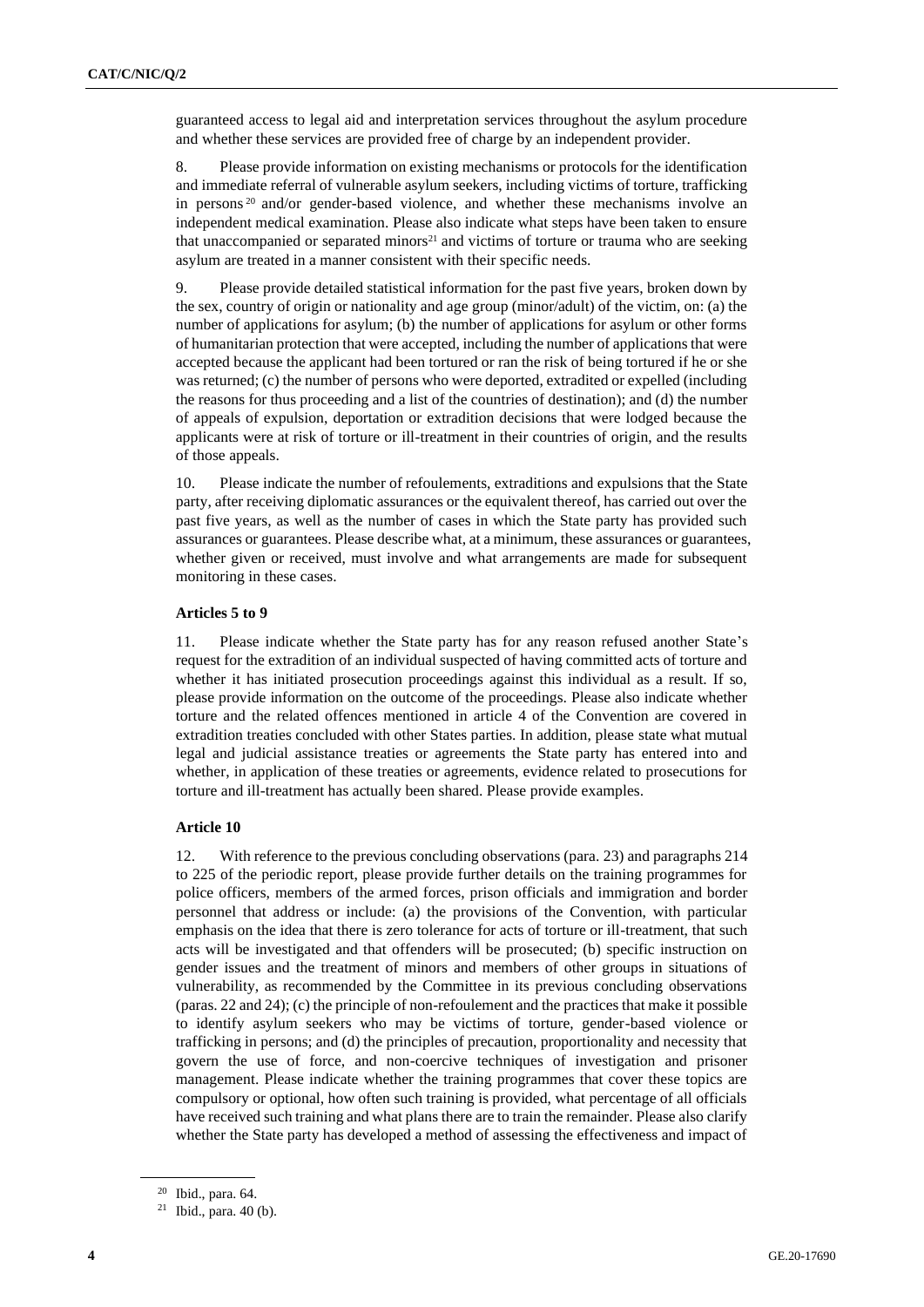its training programmes when it comes to reducing the incidence of torture and ill-treatment. If so, please provide information on that method.

13. Please provide information on the training programmes offered both to judges, prosecutors, medical examiners and other medical personnel who deal with persons deprived of their liberty and to the staff members of the Office of the Human Rights Ombudsman and the Office of the Special Ombudsman for Prisons to enable them to identify and document the physical and psychological effects of torture, improve the quality of investigations, properly classify acts of torture and avoid revictimization during investigations. Please indicate whether these programmes include specific training on the Manual on the Effective Investigation and Documentation of Torture and Other Cruel, Inhuman or Degrading Treatment or Punishment (Istanbul Protocol).

#### **Article 11**

14. In the light of the previous concluding observations (para. 21) and paragraphs 181 to 203 of the periodic report, please comment on the poor conditions of detention in the prisons La Modelo and La Esperanza, which, as documented by OHCHR, included access to sunlight for but 30 minutes a week<sup>22</sup> and insufficient access to water (and water of poor quality at that). <sup>23</sup> Please indicate whether the State party has taken any measures to solve these problems, including as they relate to the quality of food. Please also provide information on the steps that have been taken to ensure that persons in detention, in particular those who have chronic diseases or are HIV positive, receive adequate medical care, not least in view of documented cases of insufficient access (or a lack of access altogether) to medical care and medication $24$  and the vulnerability of these persons to the coronavirus disease (COVID-19).

15. As for the measures taken to reduce overcrowding in the prison system and police lock-ups, please provide updated statistical data – if possible, for the most recent five-year period and broken down by place of detention and gender, age group (minor/adult), ethnicity and nationality of the detained person – on the capacity and occupancy rate of all places of detention (prisons and police lock-ups), specifying the number of persons in pretrial detention and those serving sentences. In view of the recent release, facilitated by the family reunification programme, <sup>25</sup> of 4,515 persons who had been deprived of their liberty, including sex offenders and perpetrators of femicides, please indicate what the reasons for the releases were, what criteria the authorities used to authorize the releases, what procedure was followed and what the conditions of release were. Please also assess the impact of initiatives to promote the use of alternatives to pretrial detention and imprisonment. Please indicate what percentage of all punishments such alternatives have accounted for over the course of the past five years, especially in relation to adolescents in conflict with the law (see paragraph 24 of the previous concluding observations), pregnant women, women with children and persons accused or convicted of non-violent crimes. In this respect, please also indicate whether the State party is planning to make the necessary legislative amendments to eliminate mandatory pretrial detention for certain crimes<sup>26</sup> and ensure that pretrial detention is imposed only if, given the personal circumstances of the accused persons, it is deemed necessary and proportionate.<sup>27</sup>

16. In connection with the previous concluding observations (paras. 22 and 24) and paragraphs 204 to 213, 228 and 229 of the periodic report, please clarify whether the State party intends, as required by domestic law, to establish separate correctional facilities for women and adolescents in addition to those it already has. Please also indicate what steps have been taken to eliminate the practice of holding convicted and accused persons in police

<sup>22</sup> CAT/C/NIC/2, paras. 51–53.

<sup>23</sup> A/HRC/42/18, para. 37.

<sup>24</sup> Ibid. and CAT/C/NIC/2, paras. 51–54 and 56–58.

<sup>&</sup>lt;sup>25</sup> OHCHR, Update on the situation of human rights in Nicaragua, forty-fourth session of the Human Rights Council (2 July 2020).

<sup>&</sup>lt;sup>26</sup> See, for example, article 44 of Act No. 745 on Enforcement, Privileges and Judicial Oversight of Criminal Sanctions.

<sup>&</sup>lt;sup>27</sup> A/HRC/42/18, paras. 40 and 65 (g).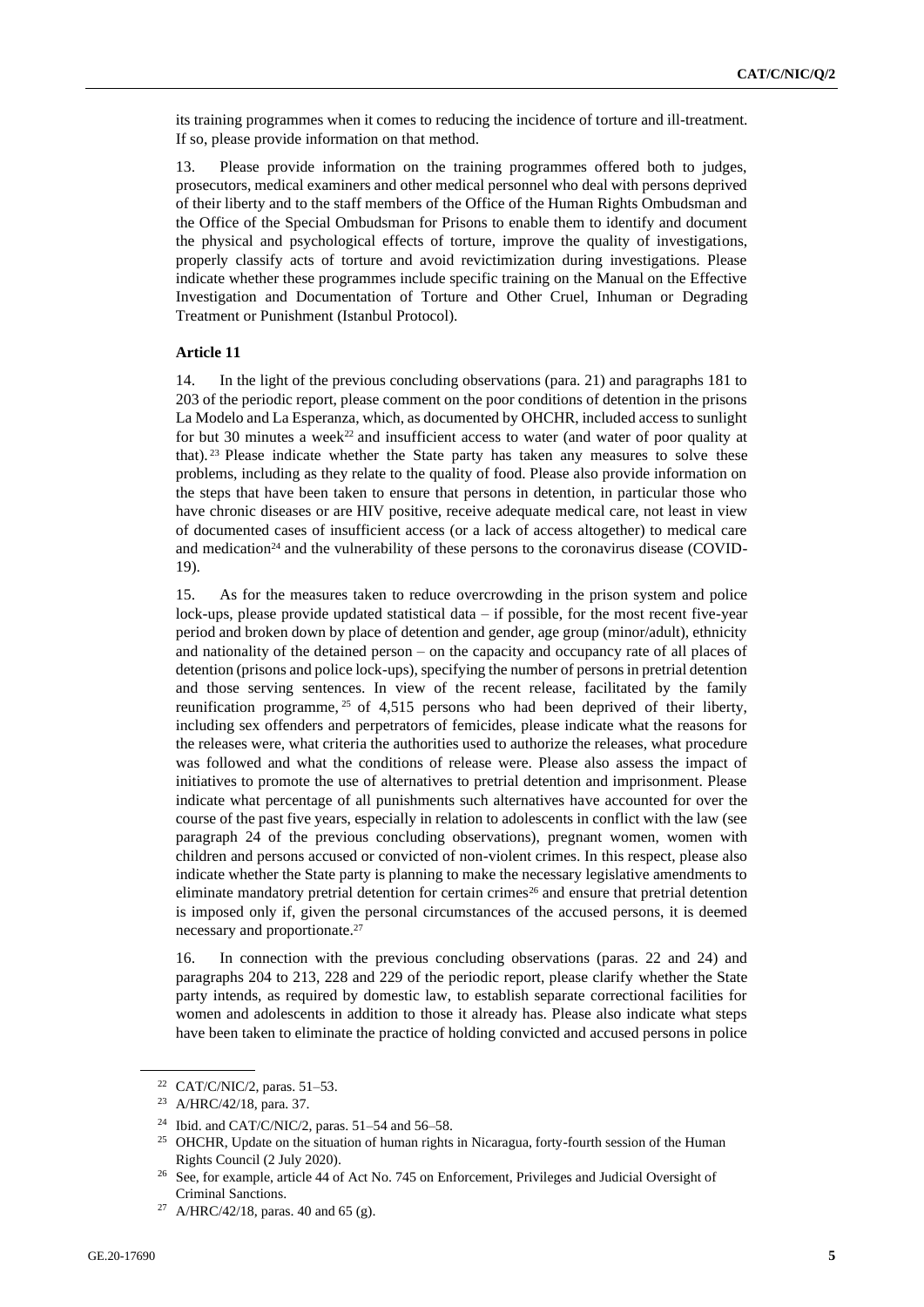lock-ups.<sup>28</sup> As transgender women deprived of their liberty are held in the same cells as men – transgender persons' gender identity is not recognized under the laws on the prison system<sup>29</sup> – and as degrading treatment of transgender women during strip searches in wards with men has been documented, please indicate whether the State party has taken the necessary measures, including legislative ones, to ensure that lesbian, gay, bisexual and transgender persons in detention are treated in accordance with international standards $30$  and without discrimination.

17. Please comment – with regard to paragraph 6 of the periodic report, on solitary confinement – on the cases, documented by OHCHR, of solitary confinement for more than 15 consecutive days in maximum security cells, which are teeming with insects, lack sunlight and are inadequately ventilated, in the prisons La Modelo and La Esperanza.<sup>31</sup> Please indicate what measures have been adopted in response to these findings $32$  and how long, in practice, a person may remain in solitary confinement. Please also indicate whether these measures apply to children and adolescents in conflict with the law or to persons with psychosocial disabilities. In addition, please provide information on the monitoring mechanisms and accountability measures adopted by the State party to eliminate the collective punishment of prisoners. This information would be welcome in view of documented beatings with batons, such as the alleged beatings of women held in La Esperanza on 26 October 2018 and 7 February 2019, the use of pepper spray on men's genitals, the arbitrary confiscation of women's personal belongings and the unjustified cancellation of family visits.<sup>33</sup> As there is evidence of unwarranted and degrading visual inspections of the body cavities of detained persons during routine strip searches, please indicate what preventive measures have been taken to ensure that procedures for body searches and for entry to detention facilities are regulated, subject to strict oversight and thus not degrading for detainees or visitors.<sup>34</sup>

18. Please provide statistics on the number of deaths of persons deprived of their liberty over the past five years, including in mental health institutions and police lock-ups. Please ensure that these statistics are broken down by year and by place of detention, sex, age group (minor/adult), ethnic origin or nationality of the deceased and cause of death. Please also indicate the number of deaths attributed to assaults committed or tolerated by public officials, excessive use of force or a lack of timely medical assistance and treatment. Please specify in how many of these cases administrative inquiries and/or judicial investigations were opened to determine whether public officials were responsible, in how many forensic scientists authorized by family members performed independent medical examinations, what the outcomes of the investigations were and what measures have been taken to prevent similar cases in the future. Please indicate whether the family members of the deceased received compensation in any of these cases. Please describe the outcome of the investigations into the death of a person at the hands of a police officer on 16 May 2019, amid protests in La Modelo.<sup>35</sup>

#### **Articles 12 and 13**

With reference to the previous concluding observations (para. 11) and the statistical data provided in paragraphs 31 to 46 of the periodic report, please add the data from 2018 to date, including as regards progress in the investigations into the cases of torture reported to the Public Prosecution Service in March 2019. Please break all data down by year and by sex, age group (minor/adult) of the victim and agency or department of which the accused person is a member. In addition: (a) with regard to the data provided by the Directorate of Internal Affairs of the National Police, please indicate whether the 1,470 cases in which 2,006 officials were found liable in disciplinary proceedings for excessive use of force, improper use of firearms and bodily injury led to criminal investigations by the Public Prosecution

<sup>28</sup> CAT/C/NIC/2, para. 203.

<sup>29</sup> A/HRC/42/18, para. 34.

<sup>30</sup> A/HRC/42/16/Add.1, section II, and A/HRC/42/16, paras. 125.37–125.59 and 125.66.

<sup>31</sup> A/HRC/42/18, para. 36.

<sup>32</sup> A/HRC/42/16/Add.1, section II, and A/HRC/42/16, paras. 125.37–125.59.

<sup>33</sup> A/HRC/42/18, paras. 32 and 37.

<sup>34</sup> Ibid., para. 33.

<sup>35</sup> Ibid., para. 32.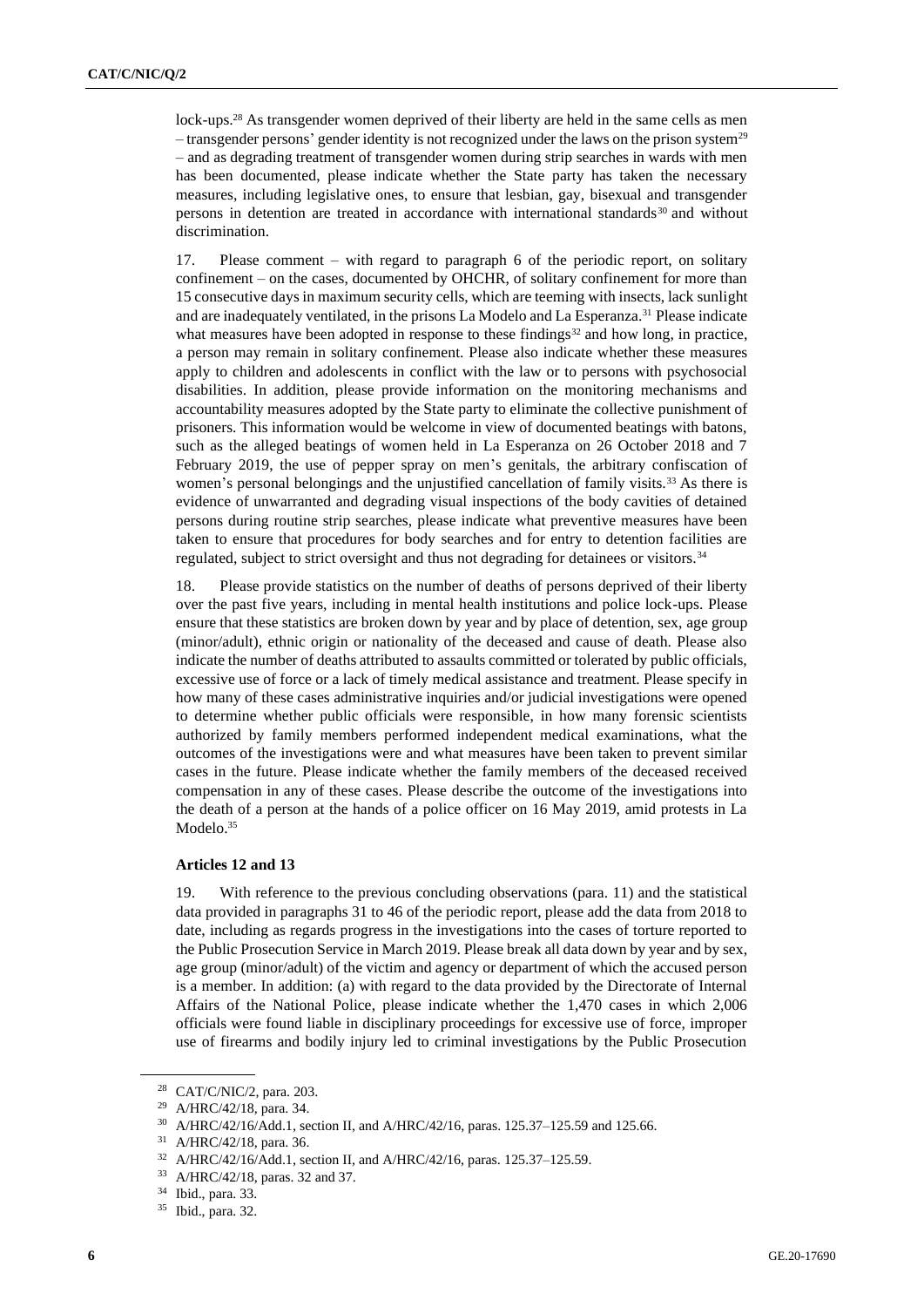Service and, if so, what sentences or other criminal penalties were handed down – please also explain what offences were alleged in the 26,572 other complaints submitted between 2008 and 2018; and (b) in connection with the data from the Ministry of the Interior, please indicate whether the five sets of administrative proceedings in which 13 prison officials were found liable for violations of prisoners' human rights also gave rise to criminal investigations by the Public Prosecution Service and, if so, what sentences or other criminal penalties were handed down.

20. As the Public Prosecution Service did not institute any proceedings in connection with complaints of torture, as noted in paragraphs 38 and 39 of the periodic report, and in view of public complaints of torture dating from 2012 and consistent reports from reliable sources of numerous acts of torture and ill-treatment, including sexual violence, beatings and electric shocks, committed by the police, prison officials and others with the acquiescence of public officials after the arrests made against the backdrop of the protests that began in April 2018, especially in El Chipote<sup>36</sup> – a facility run by the Legal Cooperation Directorate – and in La Modelo and La Esperanza, <sup>37</sup> please explain whether the Public Prosecution Service is required to: (a) initiate a criminal investigation as a matter of course in these cases, regardless of the ongoing disciplinary investigation, and how the Service ensures that there are no hierarchical or institutional ties between the alleged perpetrators (police officers, prison officials or members of the armed forces) and the investigators; (b) request a forensic medical examination of the victim; and (c) request the automatic suspension or the transfer of the alleged perpetrator while the investigation is under way.

21. With reference to the previous concluding observations (para. 14), and given that persons at the highest level of the Public Prosecution Service held senior police positions and that public recruitment competitions have been eliminated, thereby undermining the institution's independence, please indicate whether the State party has plans to reform the Service, including by making reappointments in a manner consistent with the Guidelines on the Role of Prosecutors<sup>38</sup> and setting up a special unit to investigate all allegations of human rights violations and abuses, torture and sexual violence in particular, that have been made since 18 April 2018, as recommended by OHCHR in its report submitted pursuant to Human Rights Council resolution  $40/2$ ,<sup>39</sup> and in line with the recommendations of other regional human rights mechanisms, as well as those accepted by the State party within the framework of the universal periodic review.<sup>40</sup> Please also provide data on: (a) the number of allegations of torture received by investigating judges since 2018 and the number of cases in which, on receiving such allegations, they requested the Public Prosecution Service to open an investigation; (b) the number of complaints filed since 2018 by the judicial authorities who, as a result of bodily injuries and other risks to the security of detained persons, issued writs of habeas corpus; and (c) the number of allegations or findings of torture and ill-treatment received since 2018 by sentence enforcement and prison supervision judges during the inspections they conducted or during judicial oversight of solitary confinement, and the number of cases for which they requested the Public Prosecution Service to open an investigation.

22. Please describe the remedies that are available to persons who claim to have been subjected to torture or ill-treatment, especially persons deprived of their liberty, and to those whose claims the authorities refuse to investigate. Please state whether the Office of the Human Rights Ombudsman has brought any court cases in this regard. Please also explain how the State party guarantees the confidentiality and independence of the system for submitting complaints of torture and ill-treatment in cases where the victims are deprived of their liberty and indicate whether there is a protocol to protect victims of torture and illtreatment, members of their families, witnesses and investigators or doctors who examine them from all forms of intimidation or reprisals prompted by the submission of complaints.

<sup>&</sup>lt;sup>36</sup> OHCHR, "Human rights violations and abuses in the context of protests in Nicaragua, 18 April–18 August 2018", paras. 79–80, and A/HRC/42/18, para. 31.

<sup>37</sup> A/HRC/42/18, para. 32.

<sup>38</sup> See A/CONF.144/28/Rev.1. See also A/HRC/42/16/Add.1, section II, and A/HRC/42/16, paras. 125.37–125.39.

A/HRC/42/18, para. 65 (d) (i) and (ii).

<sup>40</sup> A/HRC/42/16/Add.1, section II, and A/HRC/42/16, paras. 125.37–125.90.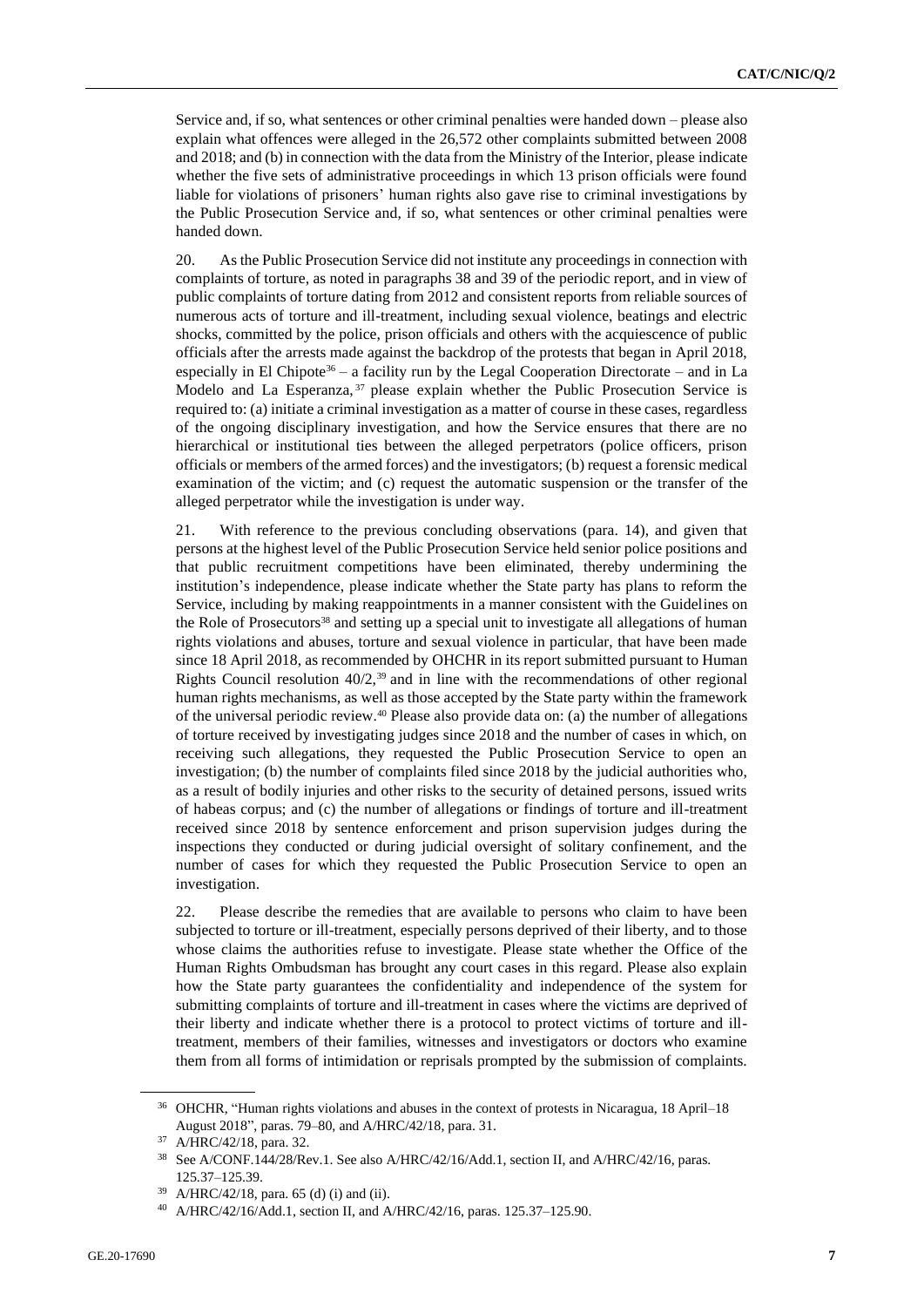In addition, please state whether there is a mechanism for ensuring that doctors in contact with persons who are in detention can, in confidence and without fear of reprisals, report evidence of torture or ill-treatment, or make allegations thereof, to an independent investigating authority.

#### **Article 14**

23. With reference to the previous concluding observations (para. 25) and article 81 of the Code of Criminal Procedure, under which civil proceedings for torture cannot be instituted unless a conviction that cannot be appealed has been handed down, please indicate whether the State party is considering amending current legislation to enable victims of torture to make civil claims for redress even when there has not been a related criminal conviction.

24. In view of the lack of prosecutions of cases of torture and the entry into force of Amnesty Act No. 996 of 2019, please explain what criminal and civil remedies and reparation measures are available to persons claiming to be victims of acts of torture and ill-treatment committed since 18 April 2018 either by police and prison officers or by backers of the Government or other persons with the consent of law enforcement officials. Please also explain how – with a view to applying Act No. 994 on Comprehensive Assistance for Victims – victims are identified and whether persons who were or claim to be victims of human rights violations committed by State agents or of abuses committed by backers of the Government during the protests that began in April 2018 are eligible to apply for such assistance. Please describe the cases in which such assistance was provided to such persons and what it consisted of.

25. Please indicate whether the State party has plans to provide means of rehabilitation for victims of torture, as required under the Convention. Please also indicate whether the State party is considering developing and taking a set of measures to ensure access to justice and reparation (restitution, compensation, rehabilitation, satisfaction and guarantees of nonrepetition) for all the victims, regardless of their political affiliation, of the acts of torture and other human rights violations that have been committed since 18 April 2018, as recommended by OHCHR in its report submitted pursuant to Human Rights Council resolution 40/2<sup>41</sup> and in line with the recommendations accepted by the State party as part of the universal periodic review of its human rights record.<sup>42</sup>

#### **Article 15**

26. Please provide information on (a) the number of cases in which accused persons (or their lawyers) invoked article 16 of the Code of Criminal Procedure when claiming that their (or their clients') statements were obtained under torture and (b) the number of such claims that have led to investigations ex officio and the outcome of any such investigations.

#### **Article 16**

27. With reference to the Committee's previous concluding observations (paras. 15–17) and paragraphs 9, 10, 16 to 20, 25 to 28 and 84 to 146 of the periodic report, on combating all forms of violence against women, children and adolescents, $43$  please provide the following additional information, in particular in connection with actions or omissions by State authorities or other entities for which the State party incurs international responsibility under the Convention:

(a) Given the adoption in 2017 of Act No. 846, under which femicide is limited to relationships between couples and mediation is reintroduced as a means of settling some cases involving domestic violence, the increase in femicides, as noted by OHCHR in its oral update to the Human Rights Council in July 2020,<sup>44</sup> and reports of reprisals by aggressors

<sup>43</sup> A/HRC/42/16/Add.1, section II, and A/HRC/42/16, paras. 125.37–125.57.

<sup>41</sup> A/HRC/42/18, para. 65 (d) (iii).

<sup>42</sup> A/HRC/42/16/Add.1, section II, and A/HRC/42/16, paras. 125.37–125.90 and 125.103.

<sup>44</sup> See OHCHR, "Human rights violations and abuses in the context of protests in Nicaragua, 18 April– 18 August 2018".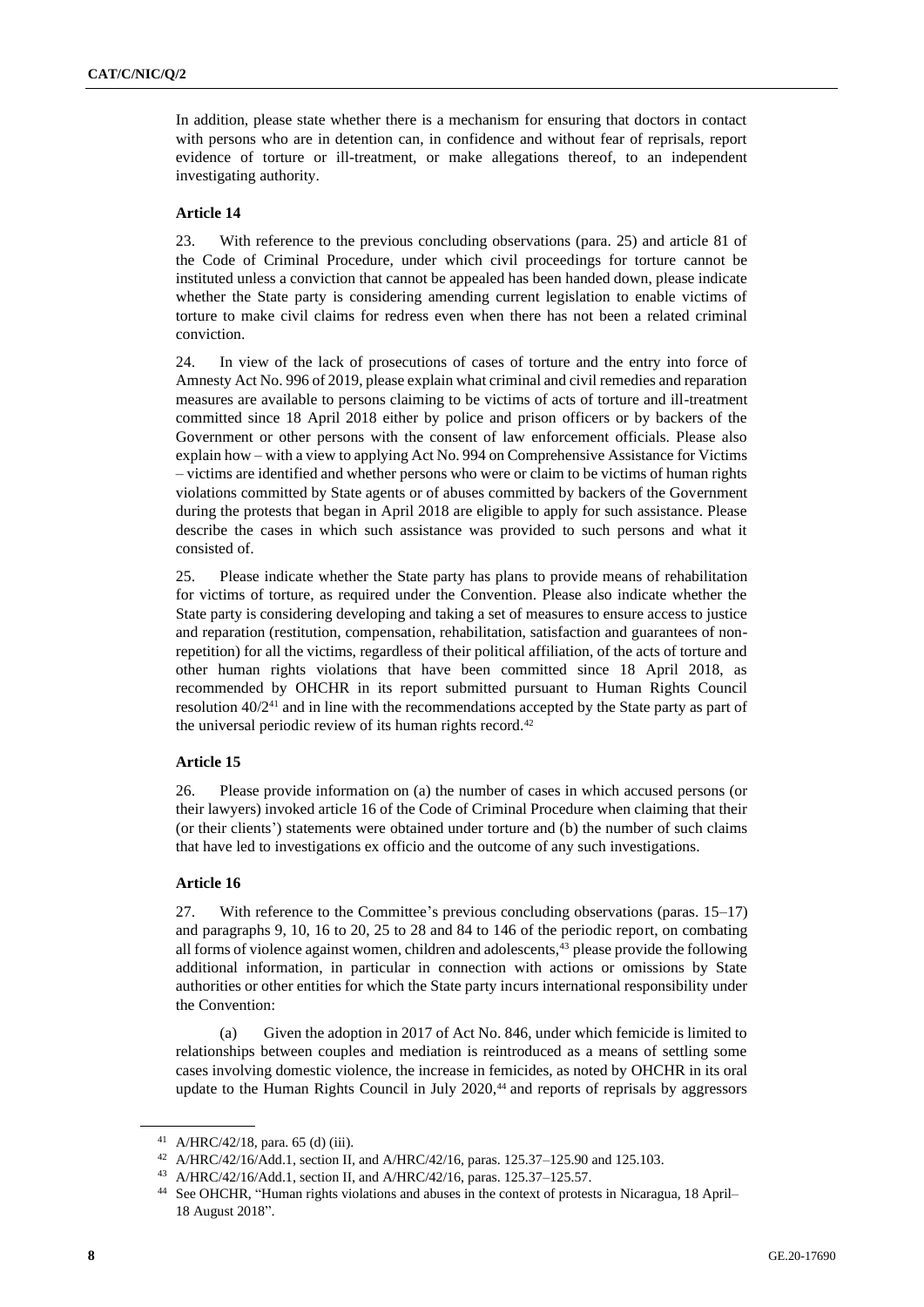following agreements with victims, please indicate whether the State party, to ensure that crimes do not go unpunished and victims are not left defenceless, would consider repealing this amendment;

(b) Please state what steps have been taken to do away with the torture and illtreatment of women in policing operations,<sup>45</sup> in particular as there have been reports of at least 25 cases of sexual violence against women in police lock-ups since April 2018;

(c) Statistical data for the past five years, broken down by year, type of crime or offence and by the age group (minor/adult), sex, ethnic origin or nationality of victims and the relationship between the victim and the perpetrator, on the number of registered cases, complaints, investigations, prosecutions, convictions and sentences in respect of genderbased violence and violence against children, including femicide, domestic violence, <sup>46</sup> trafficking in persons<sup>47</sup> and violence or abuse in educational institutions, and the measures of redress provided to victims during this period. Please indicate the number of State agents involved in cases of gender-based violence, trafficking in persons or violence against children and adolescents during the same period;

(d) Reports have shown that half of all pregnancies in girls and adolescents are the result of sexual violence and that 90 per cent of caesarean sections in girls and adolescents are the result of medical complications during childbirth. Please therefore indicate whether the State party has plans to amend the Criminal Code to guarantee legal, safe and effective access to voluntary termination of pregnancy when the life or health of the pregnant woman or girl is at risk and when her carrying the pregnancy to term against her will could cause her substantial harm or suffering, especially where the pregnancy is the result of rape or incest or is not viable. Please also state why the Supreme Court has not ruled on the 72 constitutional challenges to the provisions of the Criminal Code that have made therapeutic abortion illegal.

28. With regard to the previous concluding observations (para. 18) and the State party's assertion that "human rights defenders carried out their work unhindered", <sup>48</sup> please comment on the consistent reports, including from such sources as the Truth, Justice and Peace Commission<sup>49</sup> and, in its oral update of July 2020, OHCHR, of an upsurge in the harassment of critics of the Government against the backdrop of the protests that began in April 2018 – harassment, allegedly the work of State agents and pro-government groups, that takes the form of threats, arbitrary detention<sup>50</sup> and assaults and torture and ill-treatment while in detention of human rights defenders, journalists, other media workers and persons who expressed opinions critical of the Government or its actions.<sup>51</sup> Please indicate: (a) whether the State party has plans to publicly condemn these attacks and acts of intimidation and mete out punishment for them with a view to eradicating them<sup>52</sup> and developing, together with civil society, measures to reduce the exposure to risk of journalists and human rights defenders; (b) what protocols and initiatives have been developed to take, in agreement with the beneficiaries, the remaining precautionary measures requested since April 2018 by the Inter-American Commission on Human Rights and the provisional measures the Inter-American Court of Human Rights ordered the State party to take in October 2019; and (c) how many complaints of violence and intimidation have been filed, for every year since 2018, by human rights defenders, journalists and other media workers and persons considered opponents of the Government, and how many of those complaints allegedly involved a perpetrator who was an agent of the State. Please also provide detailed information on the outcome of the investigations and the reparations awarded to the victims or their families in relation to the following: (a) the harassment and threats to which the Reyes Alonso family

<sup>45</sup> A/HRC/42/16/Add.1, section II, and A/HRC/42/16, paras. 125.37–125.57.

<sup>46</sup> A/HRC/42/16/Add.1, section II, and A/HRC/42/16, para. 125.246.

<sup>47</sup> A/HRC/42/16/Add.1, section II, A/HRC/42/16, paras. 125.169–125.74 and CMW/C/NIC/CO/1, para. 64.

<sup>48</sup> CAT/C/NIC/2, para. 147; see also para.148.

<sup>&</sup>lt;sup>49</sup> OHCHR, "Human rights violations and abuses in the context of protests in Nicaragua, 18 April-18 August 2018", paras. 92–93.

<sup>50</sup> Ibid., para. 92, and A/HRC/42/18, para. 18.

<sup>51</sup> A/HRC/42/18, paras. 17–21.

<sup>52</sup> CAT/C/NIC/2, para. 153, A/HRC/42/16/Add.1, section II, and A/HRC/42/16, paras. 125.116, 125.124 and 125.166.